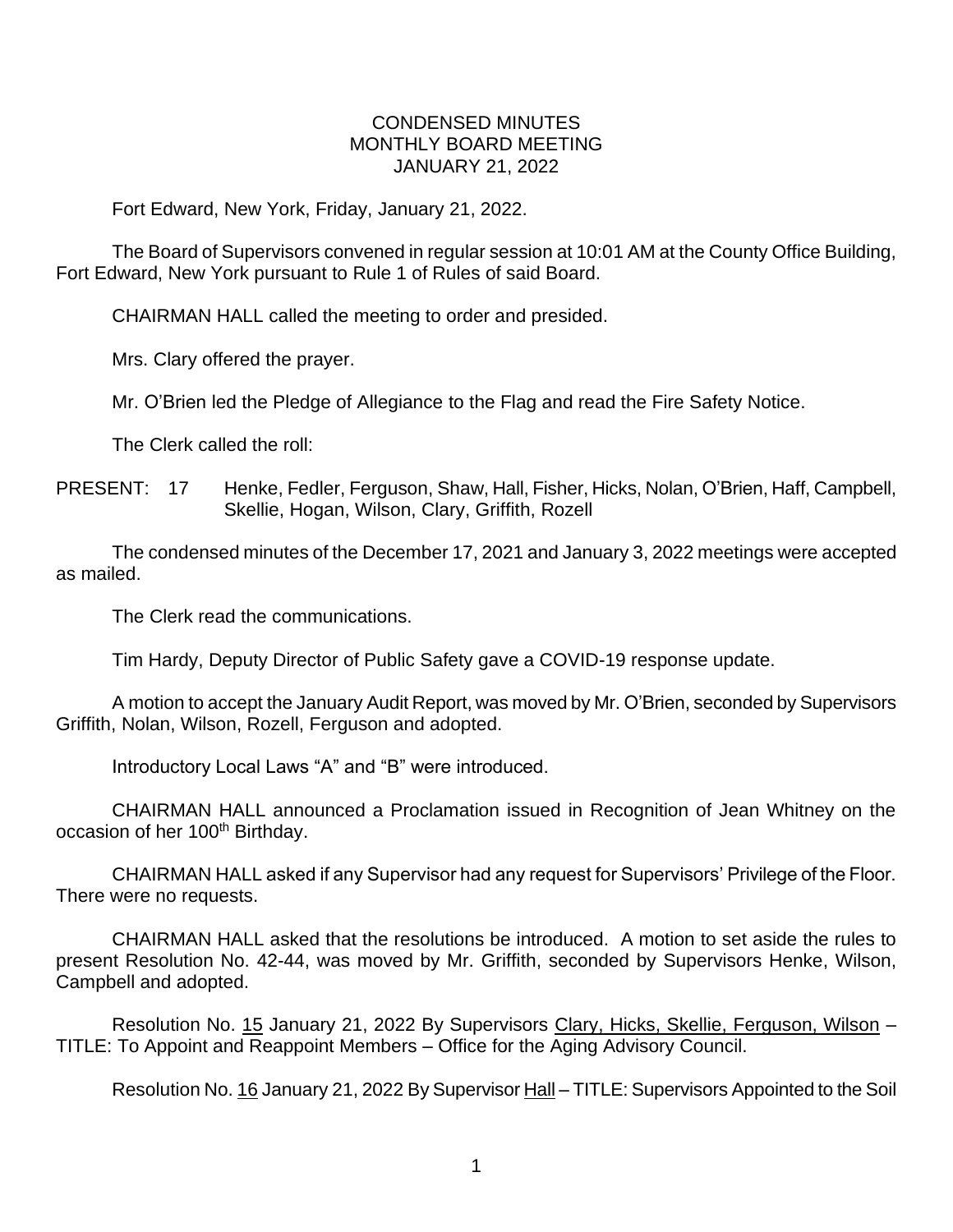and Water Conservation District Board.

Resolution No. 17 January 21, 2022 By Supervisor Hall – TITLE: Appoint Members of the Intercounty Legislative Committee of the Adirondacks.

Resolution No. 18 January 21, 2022 By Supervisor Henke - TITLE: Appoint Samuel J. Hall to the Adirondack Park Local Government Review Board.

Resolution No. 19 January 21, 2022 By Supervisor Hall – TITLE: Appoint Sportsman Representatives to the Fish and Wildlife Management Board.

Resolution No. 20 January 21, 2022 By Supervisor Hall – TITLE: Appoint Supervisors to the Fish and Wildlife Management Board.

Resolution No. 21 January 21, 2022 By Supervisor Hall - TITLE: Appoint Landowner Representative to the Fish and Wildlife Management Board.

Resolution No. 22 January 21, 2022 By Supervisors Campbell, O'Brien, Haff, Hicks, Fedler, Skellie, Hogan, Clary, Rozell, Wilson, Griffith – TITLE: To Correct Tax Roll – Greenwich and Putnam.

Resolution No. 23 January 21, 2022 By Supervisors Campbell, O'Brien, Haff, Hicks, Fedler, Skellie, Hogan, Clary, Rozell, Wilson, Griffith – TITLE: Resolution Authorizing the Implementation, and Funding in the First Instance 100% of the Federal-Aid and State "Marchiselli" Program-Aid Eligible Costs, of a Transportation Federal-Aid Project, and Appropriating Funds Therefore.

Resolution No. 24 January 21, 2022 By Supervisors Campbell, O'Brien, Haff, Hicks, Fedler, Skellie, Hogan, Clary, Rozell, Wilson, Griffith – TITLE: To Amend Capital Project No. 128 – Marchiselli Grant Projects – CR 35 & CR 36 Pavement Preservation PIN 1761.52.121/1761.52.321.

Resolution No. 25 January 21, 2022 By Supervisors Campbell, O'Brien, Haff, Hicks, Fedler, Skellie, Hogan, Clary, Rozell, Wilson, Griffith - TITLE: Amend 2022 - Budget Historian for Unspent Sandy Hill Foundation Grant.

Resolution No. 26 January 21, 2022 By Supervisors Campbell, O'Brien, Haff, Hicks, Fedler, Skellie, Hogan, Clary, Rozell, Wilson, Griffith – TITLE: Amend 222 Budget – County Clerk to Carryover Unspent Local Government Records Management Improvement Fund Grant.

Resolution No. 27 January 21, 2022 By Supervisors Campbell, O'Brien, Haff, Hicks, Fedler, Skellie, Hogan, Clary, Rozell, Wilson, Griffith – TITLE: Amend 2022 Office for the Aging Budget to Carryover Unmet Needs Funds.

Resolution No. 28 January 21, 2022 By Supervisors Campbell, O'Brien, Haff, Hicks, Fedler, Skellie, Hogan, Clary, Rozell, Wilson, Griffith - TITLE: Amend 2022 Office for the Aging Budget to Carryover Unspent Consolidated Appropriation Act Funds.

Resolution No. 29 January 21, 2022 By Supervisors Campbell, O'Brien, Haff, Hicks, Fedler,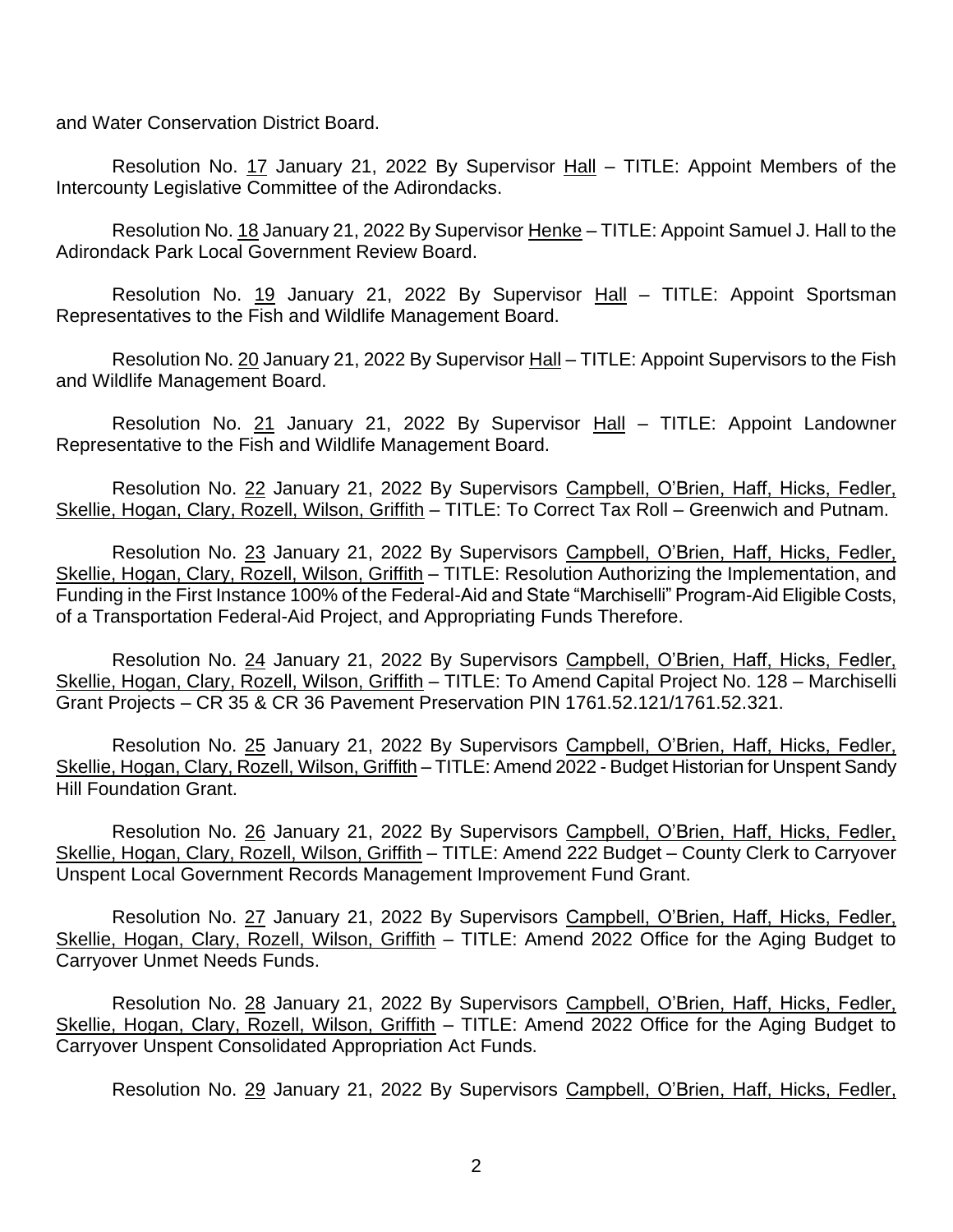Skellie, Hogan, Clary, Rozell, Wilson, Griffith – TITLE: Amend 2022 DSS Budget to Carryover Unspent Federal CARES Emergency Solutions Grant Funds.

Resolution No. 30 January 21, 2022 By Supervisors Campbell, O'Brien, Haff, Hicks, Fedler, Skellie, Hogan, Clary, Rozell, Wilson, Griffith – TITLE: Authorize Chairman to Sign Coroner Physician Contract with Hudson Headwaters Health Network.

Resolution No. 31 January 21, 2022 By Supervisors Campbell, O'Brien, Haff, Hicks, Fedler, Skellie, Hogan, Clary, Rozell, Wilson, Griffith – TITLE: Authorize Chairman to Sign Agreement with Warren County for Youth Services for the Years 2022-2024.

Resolution No. 32 January 21, 2022 By Supervisors Campbell, O'Brien, Haff, Hicks, Fedler, Skellie, Hogan, Clary, Rozell, Wilson, Griffith – TITLE: Amend Board of Elections 2022 Budget for Early Voting Grant Carry Over Funds.

Resolution No. 33 January 21, 2022 By Supervisors Campbell, O'Brien, Haff, Hicks, Fedler, Skellie, Hogan, Clary, Rozell, Wilson, Griffith - TITLE: Authorizing and Approving a Settlement to an Action Relating to the Opioid Crisis (Allergan).

Resolution No. 34 January 21, 2022 By Supervisors Campbell, O'Brien, Haff, Hicks, Fedler, Skellie, Hogan, Clary, Rozell, Wilson, Griffith – TITLE: Set Public Hearing on Introductory Local Law "B" of 2022; A Local Law Amending Local Law No. 5 of 2020 Providing for the Amount of a Reserve in the Washington County Worker's Compensation Self Insurance Plan.

Resolution No. 35 January 21, 2022 By Supervisors Campbell, O'Brien, Haff, Hicks, Fedler, Skellie, Hogan, Clary, Rozell, Wilson, Griffith – TITLE: Ratify Agreement Between Washington County and CSEA (General Unit) for Years 2022-2025.

Resolution No. 36 January 21, 2022 By Supervisors Campbell, O'Brien, Haff, Hicks, Fedler, Skellie, Hogan, Clary, Rozell, Wilson, Griffith – TITLE: To Award Bid for 2021 or Newer Mid-Size Vehicles.

Resolution No. 37 January 21, 2022 By Supervisors Campbell, O'Brien, Hicks, Fedler, Skellie, Hogan, Clary, Rozell, Wilson, Griffith – TITLE: To Adopt Non-Union Grade Schedule for 2022.

Resolution No. 38 January 21, 2022 By Supervisors Campbell, O'Brien, Hicks, Fedler, Skellie, Hogan, Clary, Rozell, Wilson, Griffith – TITLE: Set Time and Place for a Public Hearing on Introductory Local Law "A" of 2022.

Resolution No. 39 January 21, 2022 By Supervisors Campbell, O'Brien, Hicks, Fedler, Skellie, Hogan, Clary, Rozell, Wilson, Griffith – TITLE: Establish Salary Schedule for Exempt, Stipend, Seasonal & Per Diem Employees.

Resolution No. 40 January 21, 2022 By Supervisors Campbell, O'Brien, Hicks, Fedler, Skellie, Hogan, Clary, Rozell, Wilson, Griffith – TITLE: To Authorize One-Time Compensation for Kathy Jo McIntyre for Service During 2021.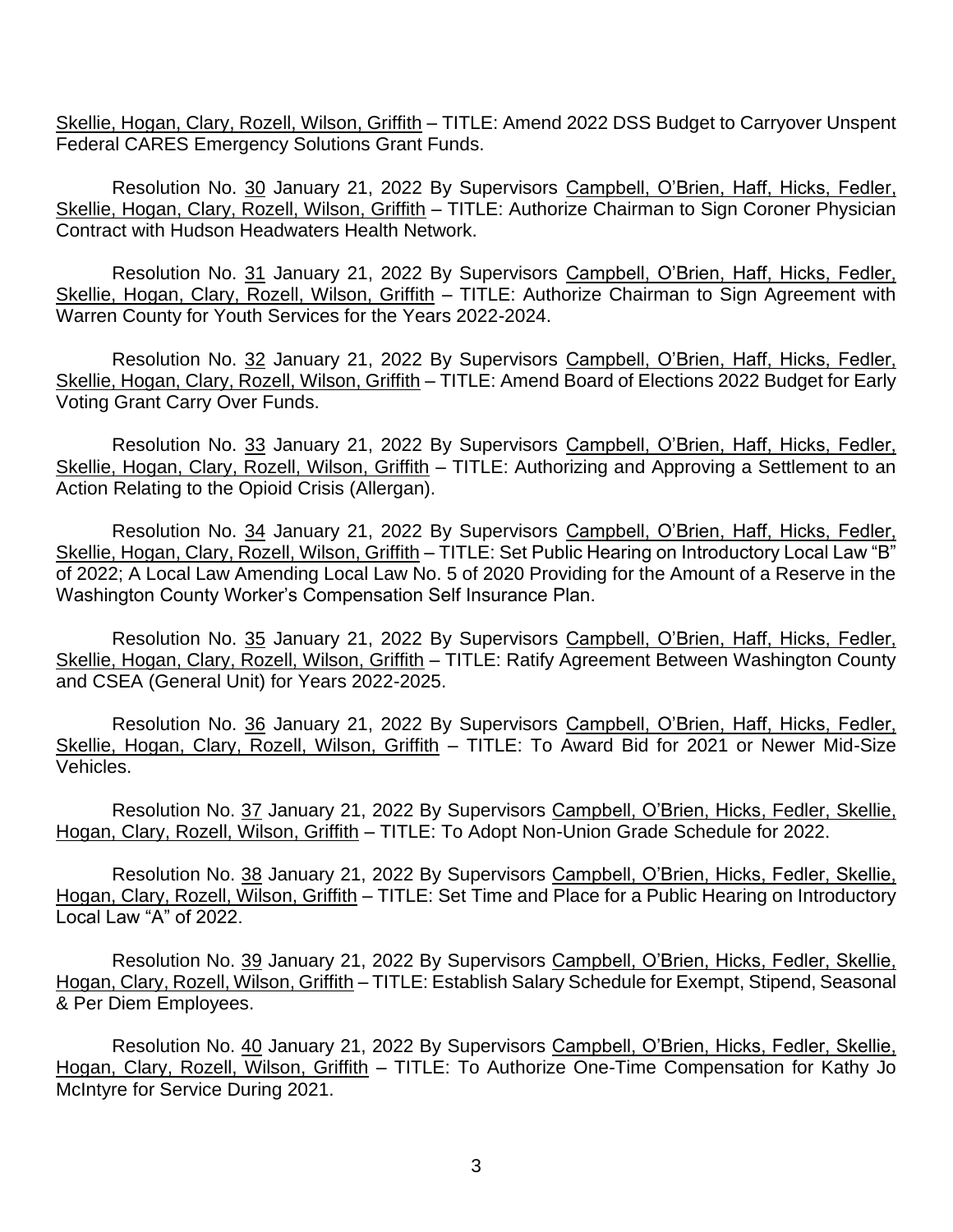Resolution No. 41 January 21, 2022 By Supervisors Hicks, Skellie, Campbell, O'Brien, Fedler, Clary, Wilson – TITLE: To Adopt Staffing Pattern for All Washington County Departments.

Resolution No. 42 January 21, 2022 By Supervisor Hall – TITLE: Appoint Members to the Counties of Warren and Washington Industrial Development Agency and Civic Development Corporation.

Resolution No. 43 January 21, 2022 By Supervisor Hall – TITLE: To Appoint Robert A. Henke as Washington County Director to Capital District Regional Off-Track Betting Corporation.

Resolution No. 44 January 21, 2022 By Supervisor Skellie – TITLE: A Resolution Authorizing the Implementation, and Funding in the First Instance 100% of the Federal-aid and State "Marchiselli" Program-aid Eligible Costs, of a Transportation Federal-aid Project, and Appropriating Funds Therefore; BIN 3306450, CR 61 (Shushan), Over the Batten Kill, Towns of Jackson & Salem, Washington County, P.I.N. 1755.28.

The Board went on to consider the resolutions.

Resolution No. 15, moved by Mrs. Clary, seconded by Supervisors Henke, Fedler, Ferguson, Campbell, Wilson and adopted.

Resolution No. 16, moved by Chairman Hall, seconded by Supervisors Henke, Ferguson, Fisher, Nolan, Clary, Rozell. Discussion. Mr. Haff asked why the annual appoints don't go through committee. Chairman Hall stated he is not against doing that. Roger Wickes, County Attorney stated that these are Chairman appointments that the Board ratifies. Resolution No. 16, moved by Chairman Hall, seconded by Supervisors Henke, Ferguson, Fisher, Nolan, Clary, Rozell and adopted.

Resolution No. 17, moved by Chairman Hall, seconded by Supervisors Henke, Fedler, Ferguson, Fisher, Wilson, Rozell and adopted.

Resolution No. 18, moved by Mr. Henke, seconded by Supervisors Fedler, Ferguson, Fisher, Nolan, Wilson, Rozell and adopted.

Resolution No. 19, moved by Chairman Hall, seconded by Supervisors Henke, Fedler, Haff, Campbell, Rozell. Discussion. Mr. Haff asked to co-sponsor this resolution. Resolution No. 19, moved by Chairman Hall, seconded by Supervisors Henke, Fedler, Haff, Campbell, Rozell and adopted.

Resolution No. 20, moved by Chairman Hall, seconded by Supervisors Fedler, Ferguson, Haff, Campbell, Wilson, Clary, Rozell and adopted. Mr. Henke abstained.

Resolution No. 21, moved by Chairman Hall, seconded by Supervisors Henke, Fedler, Campbell, Wilson, Clary, Rozell and adopted.

Resolution No. 22, moved by Mr. Campbell, seconded by Supervisors Henke, Fedler, Ferguson, Wilson, Clary, Griffith and adopted.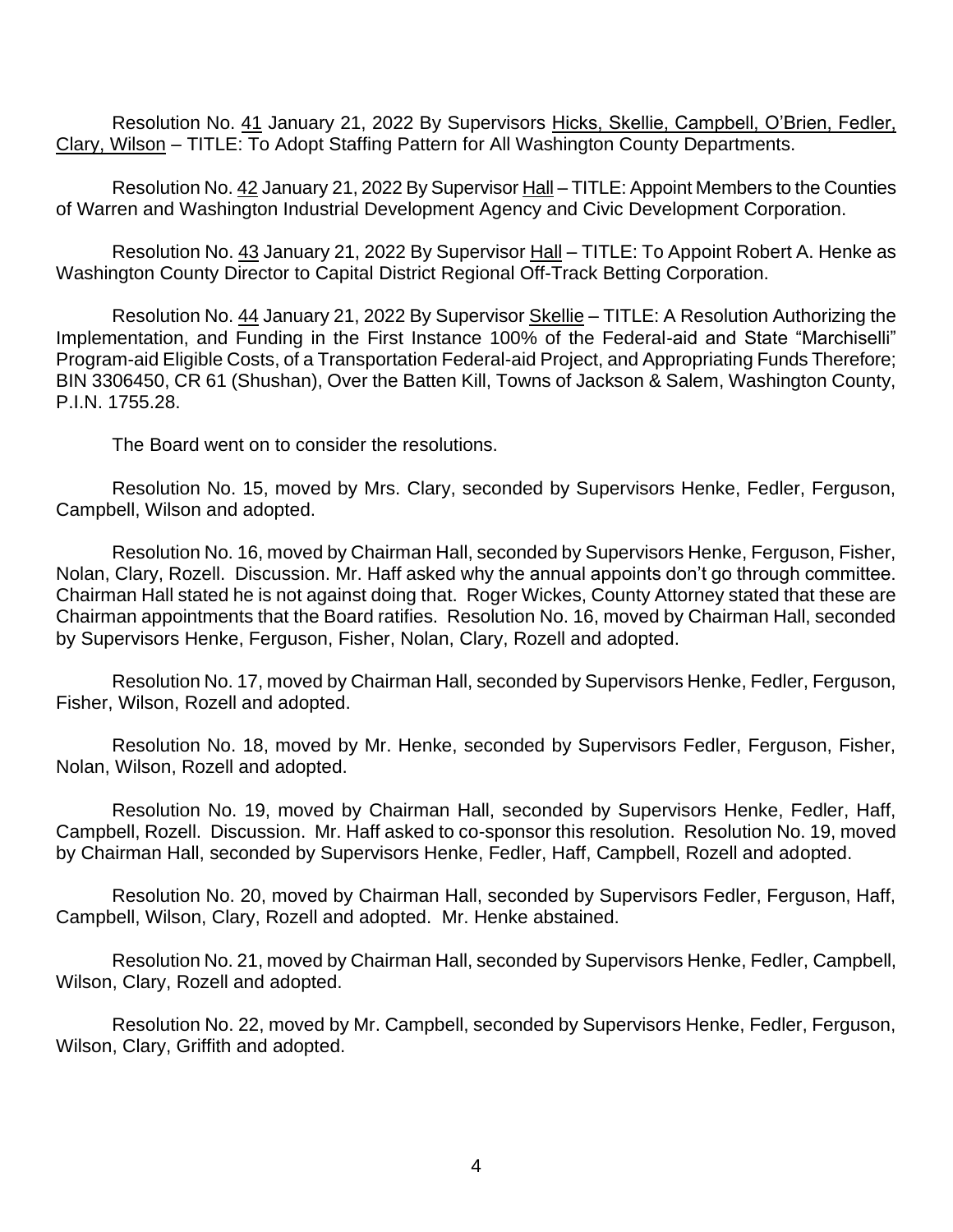Resolution No 23, moved by Mr. Campbell, seconded by Supervisors Henke, Fedler, Ferguson, Skellie, Wilson, Clary, Griffith, Rozell and adopted.

Resolution No. 24, moved by Mr. Campbell, seconded by Supervisors Henke, Fedler, Ferguson, Nolan, Skellie, Wilson, Clary, Griffith and adopted.

Resolution No. 25, moved by Mr. Campbell seconded by Supervisors Henke, Fedler, Ferguson, Clary, Griffith, Rozell and adopted.

Resolution No. 26, moved by Mr. Campbell seconded by Supervisors Henke, Fedler, Ferguson, Clary, Griffith, Rozell and adopted.

Resolution No. 27, moved by Mr. Campbell, seconded by Supervisors Henke, Fedler, Ferguson, Wilson, Clary, Griffith and adopted.

Resolution No. 28, moved by Mr. Campbell, seconded by Supervisors Henke, Fedler, Ferguson, Nolan, Wilson, Clary, Griffith and adopted.

Resolution No. 29, moved by Mr. Campbell, seconded by Supervisors Henke, Fedler, Ferguson, Nolan, Wilson, Clary and adopted.

Resolution No. 30, moved by Mr. Campbell, seconded by Supervisors Henke, Fedler, Ferguson, Wilson, Clary and adopted.

Resolution No. 31, moved by Mr. Campbell, seconded by Supervisors Henke, Fedler, Ferguson, Nolan, Wilson, Clary and adopted.

Resolution No. 32, moved by Mr. Campbell, seconded by Supervisors Henke, Fedler, Ferguson, Nolan, Wilson, Clary and adopted.

Resolution No. 33, moved by Mr. Campbell, seconded by Supervisors Henke, Fedler, Ferguson, Nolan, Wilson, Clary and adopted.

Resolution No. 34, moved by Mr. Campbell, seconded by Supervisors Henke, Fedler, Ferguson, Nolan, Wilson, Clary, Griffith, Rozell and adopted.

Resolution No. 35, moved by Mr. Campbell, seconded by supervisors Henke, Fedler, Nolan, Skellie, Wilson, Clary, Griffith and adopted by the following roll call vote:

- AYES: 16 Henke, Fedler, Ferguson, Shaw, Hall, Fisher, Hicks, Nolan, O'Brien, Campbell, Skellie, Hogan, Wilson, Clary, Griffith, Rozell
- NOES: 1 Haff

AYES: 4,507 NOES: 183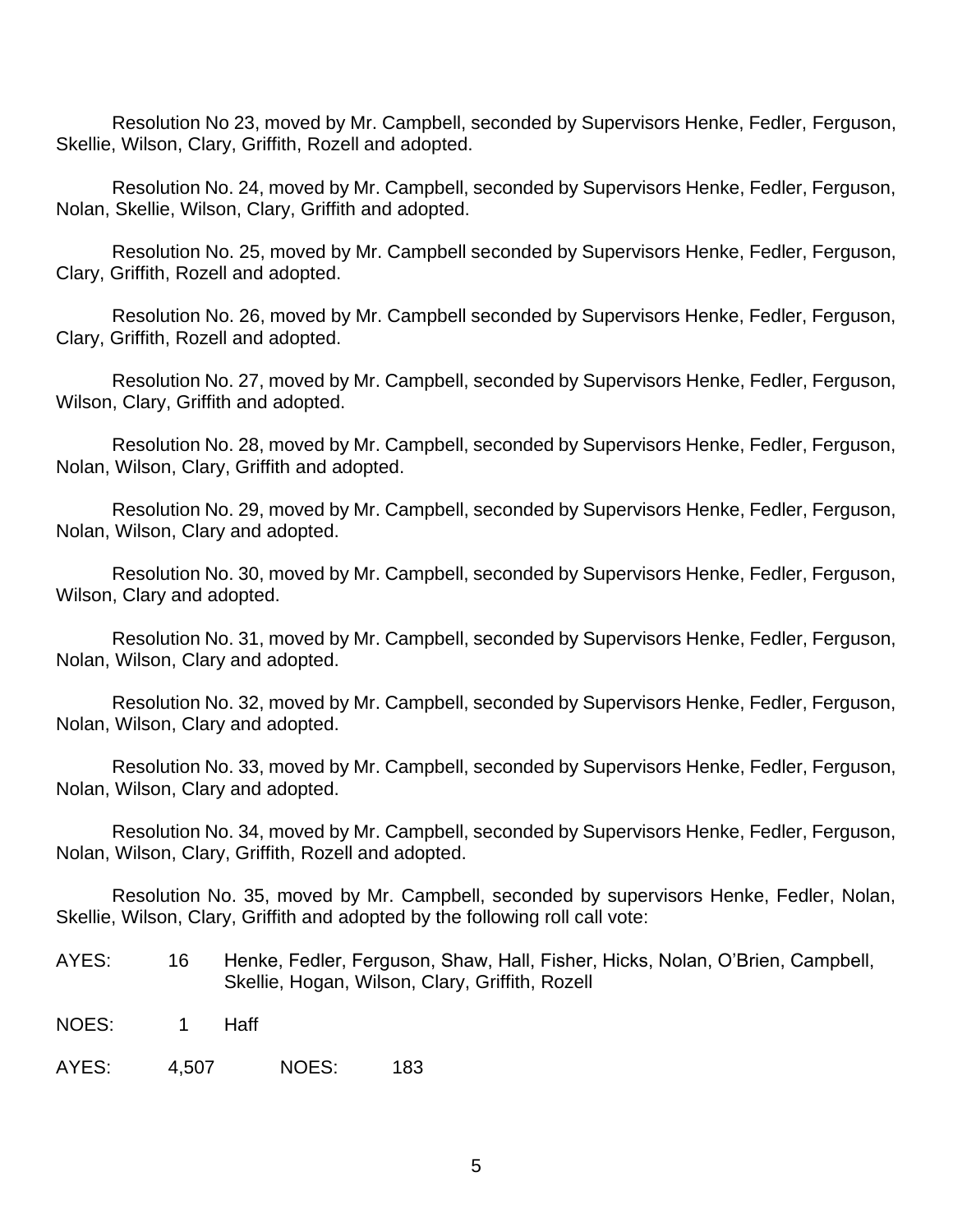Resolution No. 36, moved by Mr. Campbell, seconded by Supervisors Henke, Fedler, Ferguson, Nolan, Skellie, Wilson, Clary, Griffith and adopted.

Resolution No. 37, moved by Mr. Campbell, seconded by Supervisors Henke, Ferguson, Nolan, Wilson, Clary, Griffith and adopted by the following roll call vote:

- AYES: 16 Henke, Fedler, Ferguson, Shaw, Hall, Fisher, Hicks, Nolan, O'Brien, Campbell, Skellie, Hogan, Wilson, Clary, Griffith, Rozell
- NOES: 1 Haff

AYES: 4,507 NOES: 183

Resolution No. 38, moved by Mr. Campbell, seconded by Supervisors Henke, Fedler, Ferguson, Clary, Griffith and adopted.

Resolution No. 39, moved by Mr. Campbell, seconded by Supervisors Henke, Fedler, Ferguson, Wilson, Clary, Griffith. Discussion. Mr. Campbell stated that this resolution should be amended to add the raises to the Supervisors back in, adding that it's hard to get qualified people to run because the pay is too low. A motion to amend Resolution No. 39 to restore the \$2,500 raise to Supervisors, moved by Mr. Griffith, seconded by Supervisors O'Brien, Clary, Nolan. Discussion. Mr. Hicks is opposed to \$2,500, is ok with 2.5%. Mr. Haff stated \$2,500 is too much. Mr. Campbell added it amounts to \$42,500 in the budget. A motion to amend Resolution No. 39 to restore the \$2,500 raise to Supervisors, moved by Mr. Griffith, seconded by Supervisors O'Brien, Clary, Nolan and adopted by the following roll call vote:

- AYES: 11 Henke, Fedler, Ferguson, Hall, Fisher, Nolan, O'Brien, Campbell, Skellie, Clary, **Griffith**
- NOES: 5 Shaw, Hicks, Haff, Hogan, Rozell

ABSENT: 1 Wilson

AYES: 2,544 NOES: 2,099 ABSENT: 47

Resolution No. 39, moved by Mr. Campbell, seconded by Supervisors Henke, Fedler, Ferguson, Wilson, Clary, Griffith and adopted, as amended, by the following roll call vote:

- AYES: 12 Henke, Fedler, Ferguson, Hall, Fisher, Nolan, O'Brien, Campbell, Skellie, Wilson, Clary, Griffith
- NOES: 5 Shaw, Hicks, Haff, Hogan, Rozell

AYES: 2,591 NOES: 2,099

Resolution No. 40, moved by Mr. Campbell, seconded by Supervisors Henke, Fedler, Ferguson, Fisher, Wilson, Clary, Griffith. Discussion. Mr. Haff stated he is in favor of recognizing service but